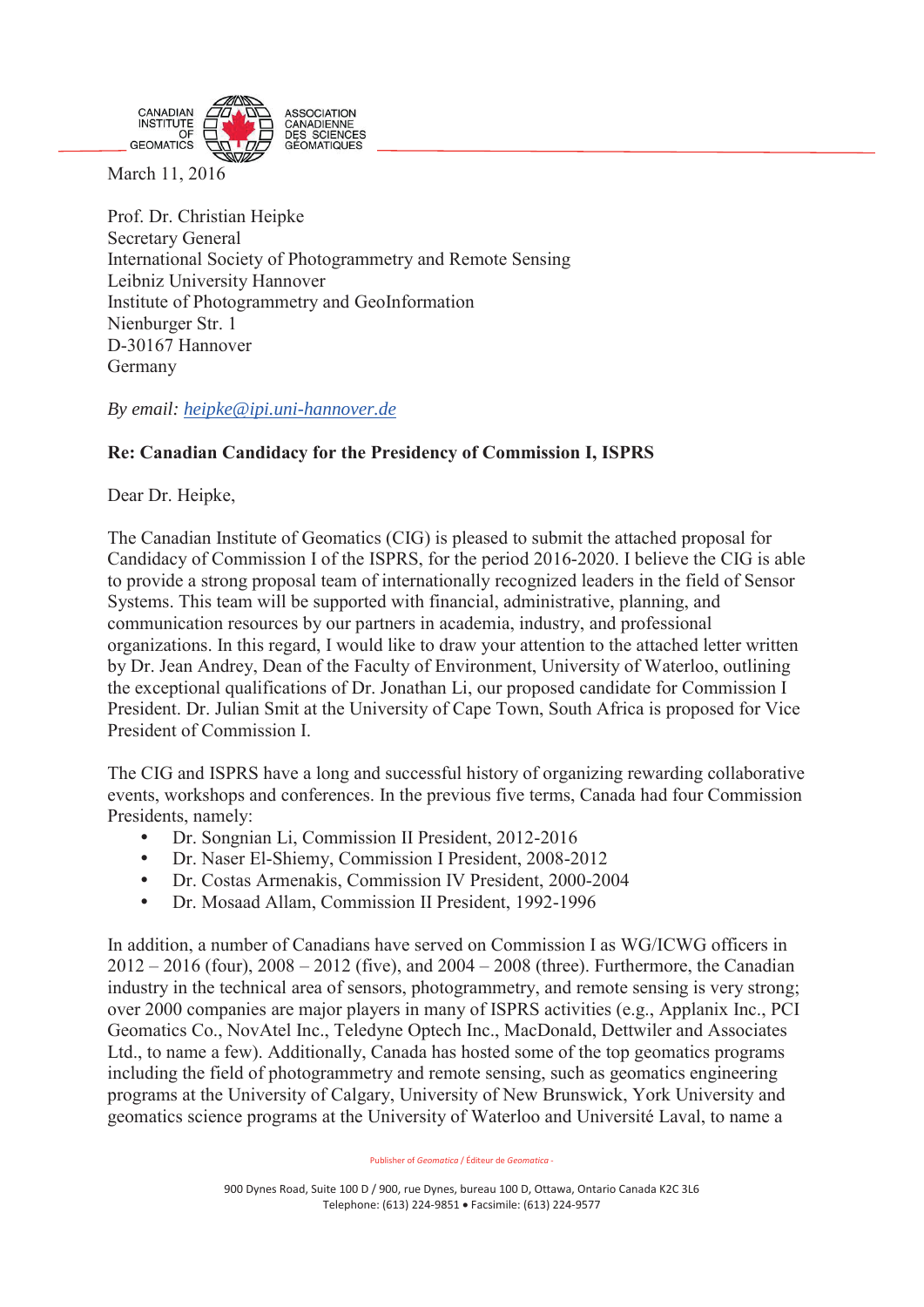few. It can be ensured that there will be active participation and support of the Canadian industry and universities in the Commission I events.

Like the Faculty of Environment of the University of Waterloo, the CIG will support the presidency during its full tenure with our administrative resources. The CIG being the ordinary member of Canada, will be happy to host of the Commission I Symposium in 2018 and will provide necessary assistance and support.

Sincerely,

Alex Giannelia, B.A.A.

CIG President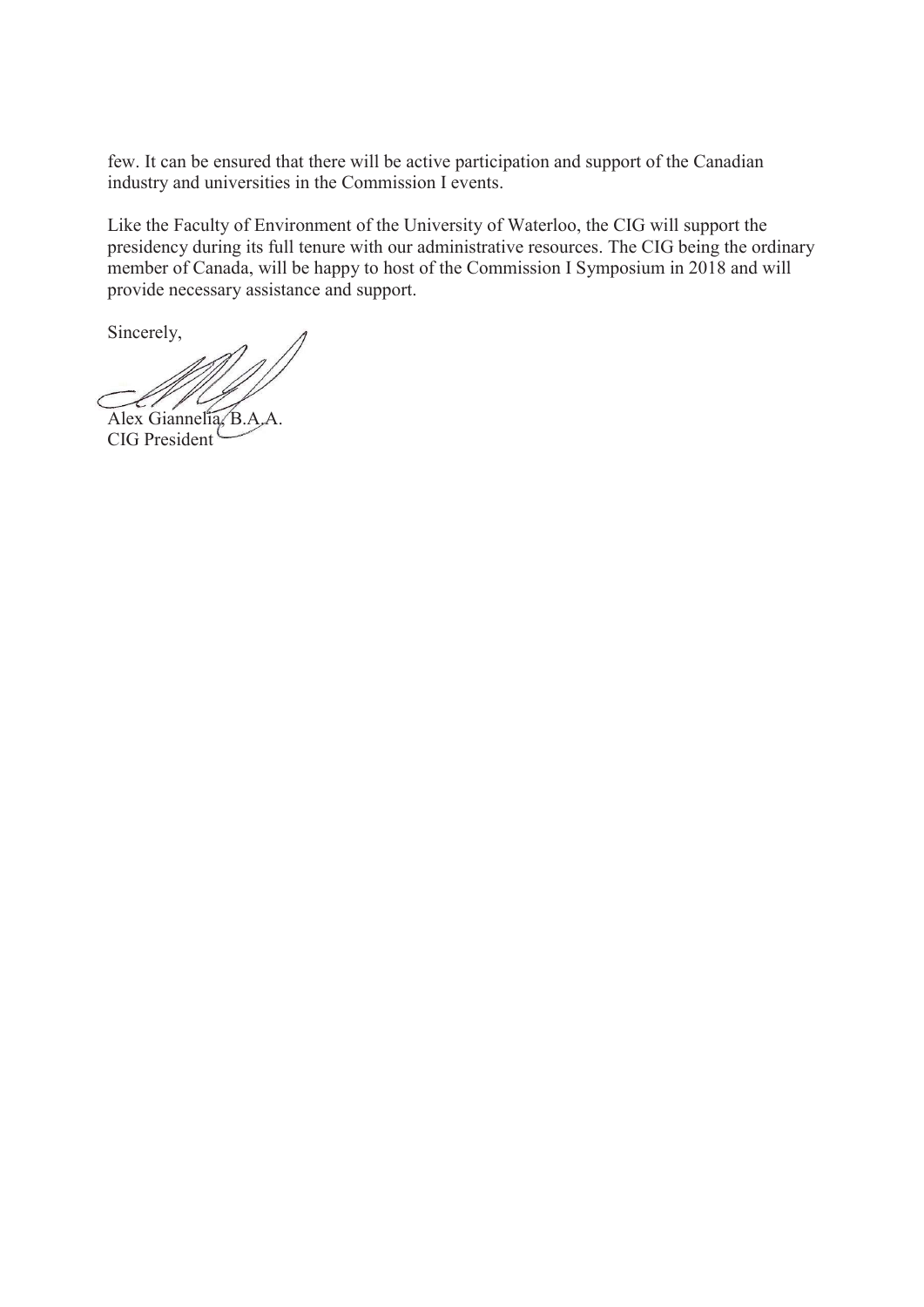

March 1, 2016

Mr. Alex Giannelia, B.A.A. President, Canadian Institute of Geomatics 900 Dynes Road, Suite 100 D Ottawa, Ontario K2C 3L6 Canada Telephone (613) 224-9851 Facsimile (613) 224-9577 ag@airsensing.com, admincig@magma.ca

Dear Mr. Giannelia,

#### **Letter of Support for the Nomination of Dr. Jonathan Li for the Presidency of the ISPRS Commission I – Sensor Systems (2016-2020)**

It is my pleasure to support the nomination of Dr. Jonathan Li for the Presidency of ISPRS Commission I – Sensor Systems for the period 2016-2020. Dr. Li, Professor of Geomatics in the Department of Geography and Environmental Management, Faculty of Environment, University of Waterloo, has clearly demonstrated an outstanding capability to conduct a world class research program in mobile laser scanning systems and he is a recognized authority in this area. His research work on the development and application of the light detection and ranging (LiDAR) onboard airborne and vehicle-borne platforms, and the synthetic aperture radar (SAR) onboard airborne and satellite-borne platforms is having a significant impact in the field of photogrammetry and remote sensing. Since joining the University of Waterloo in 2007, Dr. Li has played a leadership role in putting our Geomatics Program in the Department of Geography and Environmental Management as a leading centre of excellence in photogrammetry and remote sensing in Canada and worldwide. Dr. Li is a most effective professor in our Faculty, and I firmly believe that he is ideally suited to lead ISPRS Commission I over the next four years.

Dr. Li has been nationally and internationally recognized for his contributions to his field. He has coauthored more than 300 research publications, over 130 of which were published in the top-tier refereed journals in the field of photogrammetry and remote sensing, such as ISPRS-JPRS, RSE, IEEE-TGRS, IEEE-JSTARS, IEEE-TITS, IEEE-GRSL, IJRS, PERS and JAG. In addition, he has coedited seven books, one of which entitled "Advances in Mobile Mapping Technology" and published in 2007 has been cited 67 times. Dr. Li has occupied senior positions in several national and international learned societies and associations, as a result of his credibility and respect among his peers worldwide. He is currently Associate Editor of IEEE Transactions on Intelligent Transportation Systems (IEEE-TITS), IEEE Journal of Selected Topics in Earth Observations and Remote Sensing (IEEE-JSTARS), Geoenvironmental Disasters, Sensors, and Geomatica. He has served as a member of the CIG National Committee for ISPRS and a council member of the Ontario Association of Remote Sensing since 2001.

Dr. Li is involved in several international societies including being Chair of the Inter-Commission Working Group on Mobile Scanning and Imaging Systems within the International Society for Photogrammetry and Remote Sensing (ISPRS) (2008-2012, 2012-2016), Chair of the International Cartographic Association (ICA) Commission on Sensor-drive Mapping (2015-2019, Vice Chair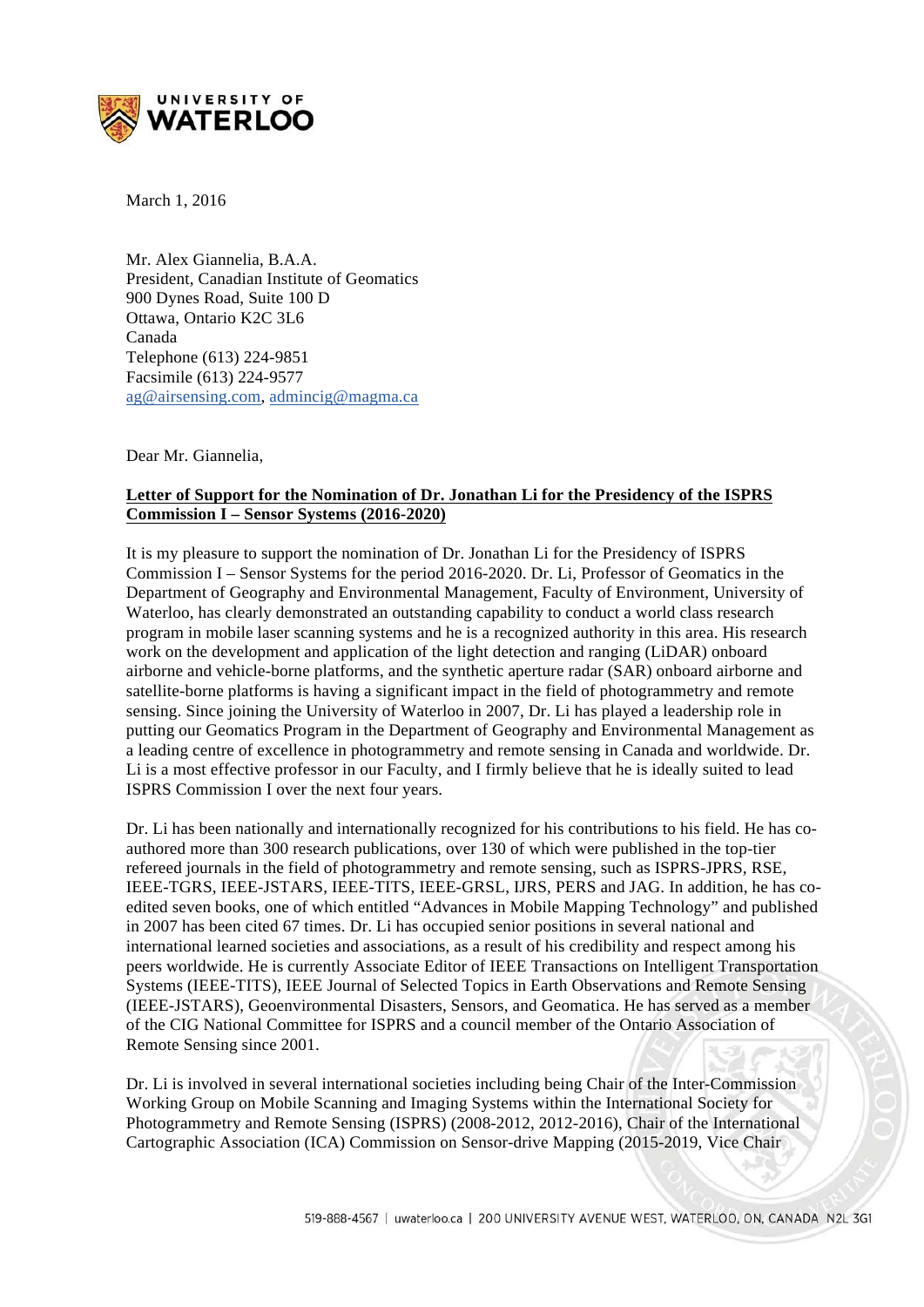2011-2015), Chair of the International Federation of Surveyors (FIG) Working Group on Working Group 4.2 on Maritime and Marine Spatial Information Management (2011-2015, 2015-2019). His professional involvement also includes being convener and chair of six international events, chair and co-chair of the program committee for over 10 international conferences, and chair of over 30 sessions at international events. His efforts in co-organizing the Mobile Mapping Technology (MMT) symposia series since 2004, organizing the Earth Observation of Global Changes (EOGC) conferences series since 2009, and organizing the Computer Vision in Remote Sensing (CVRS) conferences series since 2012 are clear indications of his dedication to serving the ISPRS, ICA, IEEE, and FIG. Overall, Dr. Li's contributions to the scientific communities are exceptional. He has inspired his colleagues with his dedication and standards of excellence in all that he does.

Our Faculty of Environment recognizes the valuable work that the ISPRS is doing for the advancement of knowledge, research, development and education in photogrammetry, remote sensing and spatial information sciences to the wellbeing of humanity and sustainability of the environment. These are also key areas for our Faculty and Dr. Li is an excellent candidate for realizing these shared visions. I give my highest support for his nomination for the Presidency of ISPRS Commission I, and you can be assured that we will support Dr. Li by accommodating his time spent on the various activities that he will be undertaking during a term as President of ISPRS Commission I (2016 – 2020).

Sincerely,

Jean Andrey, PhD Professor of Geography Dean, Faculty of Environment

cc: Prof. Christian Heipke, ISPRS Secretary General

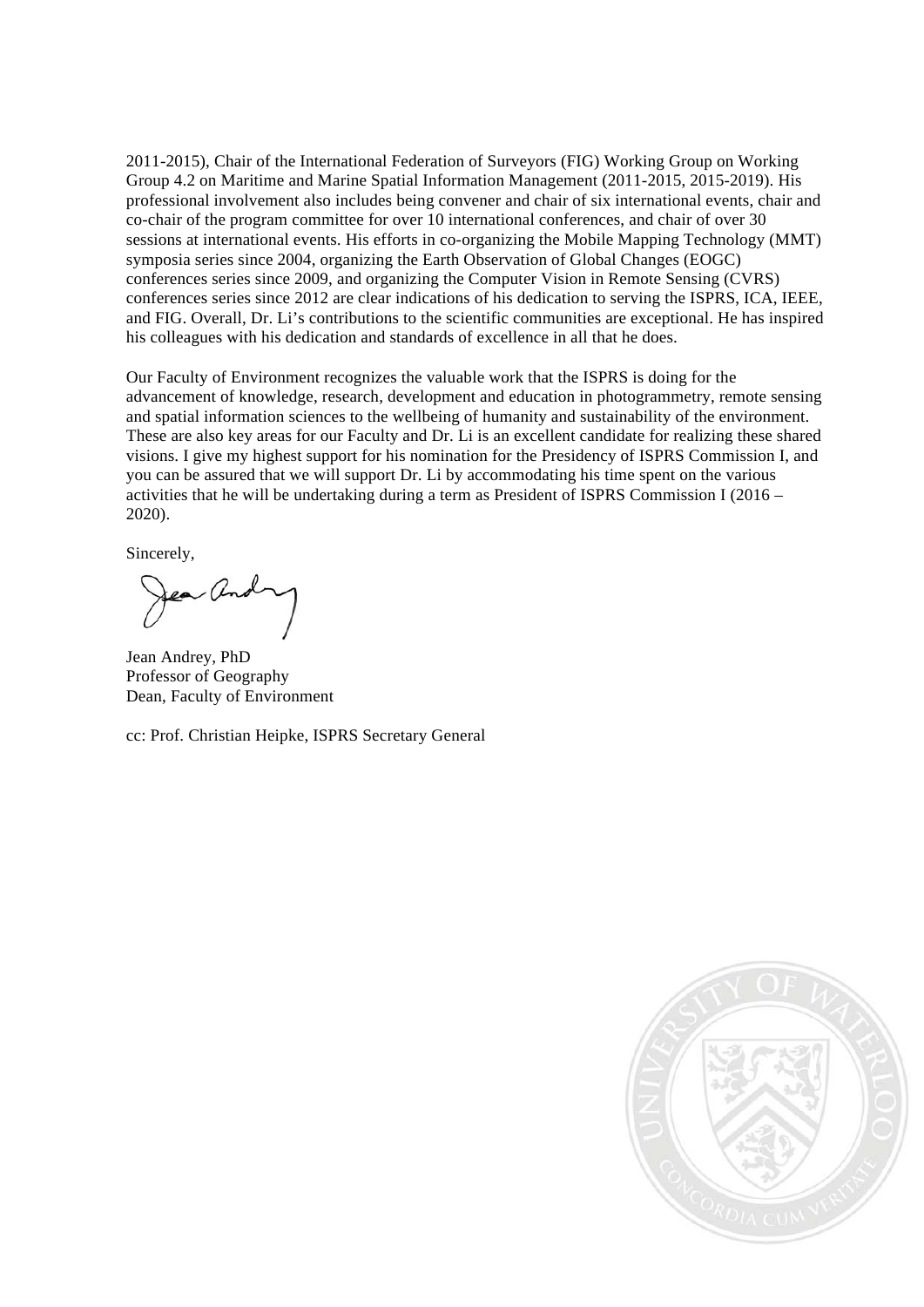February 29, 2016

Dr. Christian Heipke Secretary General International Society of Photogrammetry and Remote Sensing Leibniz University Hannover Institute of Photogrammetry and GeoInformation Nienburger Str. 1 D-30167 Hannover GERMANY

Dear Dr. Heipke,

#### **Re: Canadian Candidacy for the Presidency of Commission I, ISPRS**

The South African Society for Photogrammetry and Remote Sensing (SASPRS) is pleased to support the proposal for Candidacy of The Canadian Institute of Geomatics (CIG) for Commission I of the ISPRS, for the period 2016-2020.

Dr Jonathan Li (University of Waterloo, Canada) is proposed as the Commission I President, with support from Dr Julian Smit (University of Cape Town, South Africa) as the Vice-President.

The 'partnership' between the CIG and SASPRS will enable the Commission I activities to have a broad reach in both the 'developed' and 'developing' world, which I believe is crucial to ensuring the ISPRS objectives of stimulating/promoting national and regional photogrammetry and remote sensing association, and promoting cooperation and coordination with related scientific organisations.

Although the SASPRS represents a small cohort of photogrammetry and remote sensing academics and practitioners, it serves as a nodal point for interaction with a broader geomatics community both locally and within the Southern African region. The proposed 'partnership', with the CIG as the lead organisation in Commission I activities, will allow for a far greater range of activities to be possible for the Commission. The larger and better resourced CIG, through the proposed Commission Presidency of Dr Jonathan Li has a significant network throughout the 'developed' world, whilst the SASPRS will facilitate interaction within the African context.

It is through these collaborative arrangements that knowledge and skills transfer, which will foster greater engagement of the 'developing' world in ISPRS activities, will be made possible.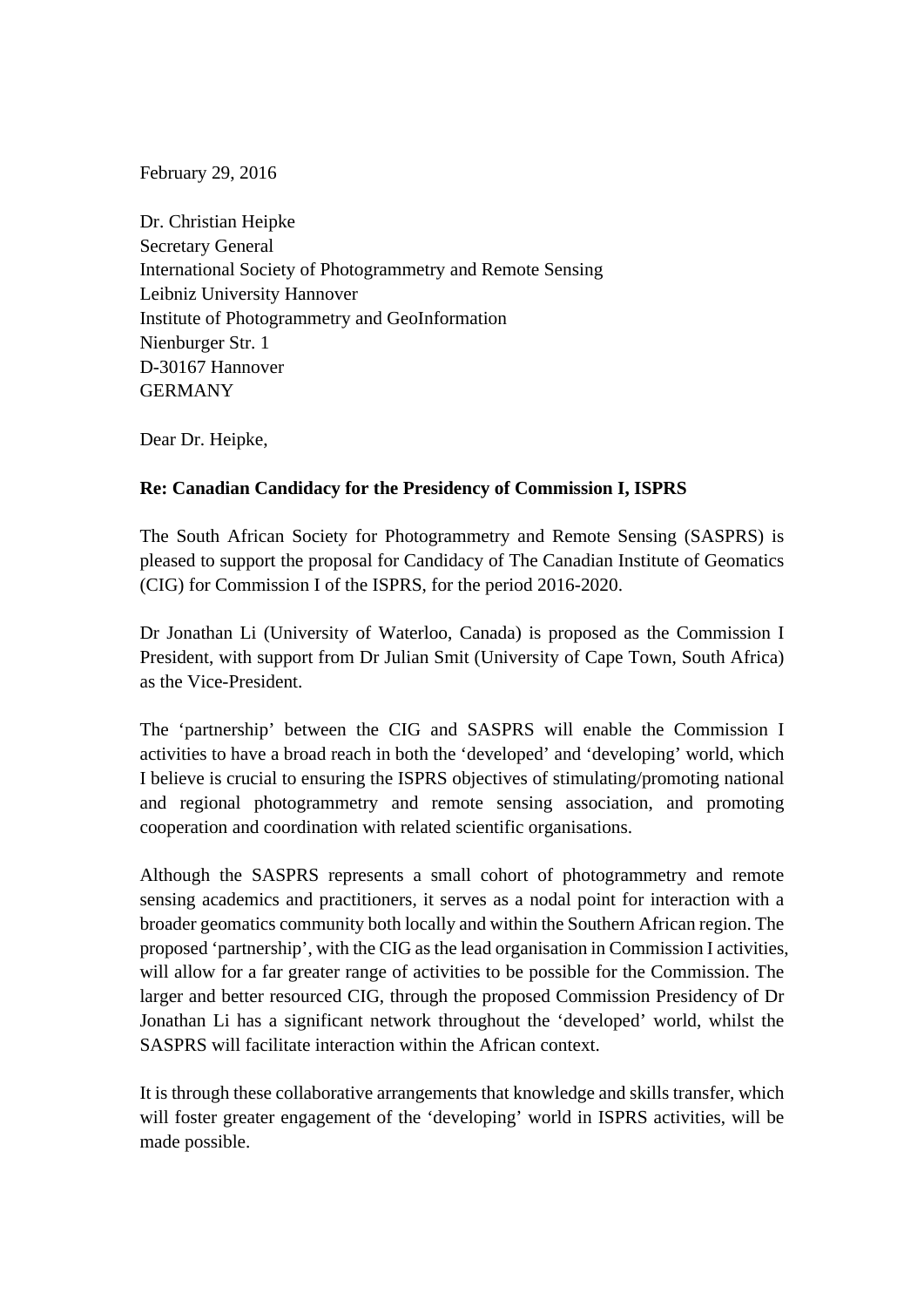The proposal for Candidacy of The Canadian Institute of Geomatics (CIG) for Commission I of the ISPRS, for the period 2016-2020, has the full support of the South African Society for Photogrammetry and Remote Sensing.

Sincerely,

Thurs Patricia Duncan Julian Smit

SASPRS Secretary SASPRS President

 $\frac{1}{2}$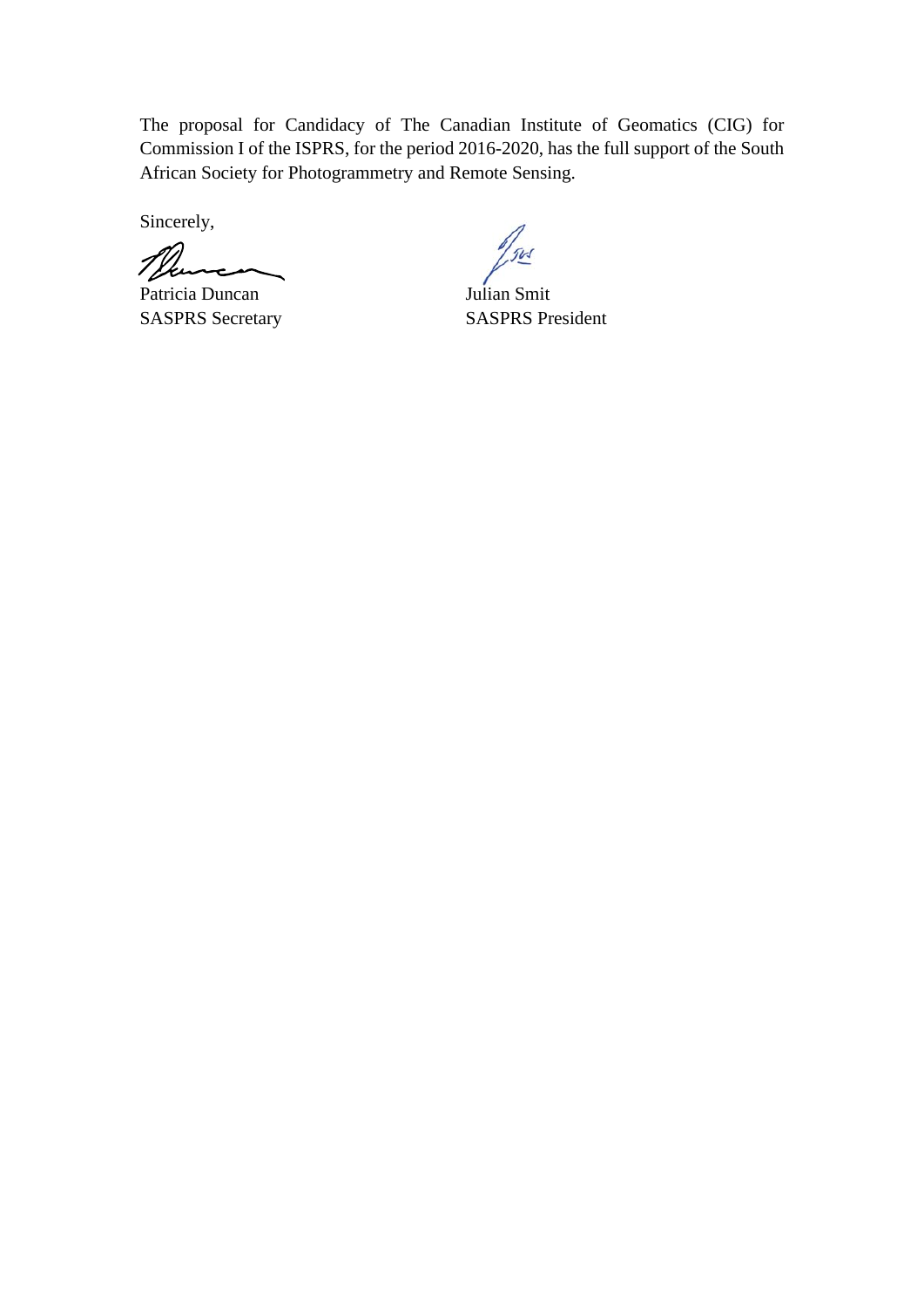# **Canadian Candidacy for the Presidency of Commission I – Sensor Systems of The International Society of Photogrammetry and Remote Sensing (ISPRS)**

**For The Period of 2016-2020** 

## **Proposal By**

# **Canadian Institute of Geomatics**

900 Dynes Road

Suite 100D, Ottawa, ON, K2C 3L6

Telephone (613) 224-9851

Facsimile (613) 224-9577



Ordinary Member and Official Host

# **March 1, 2016**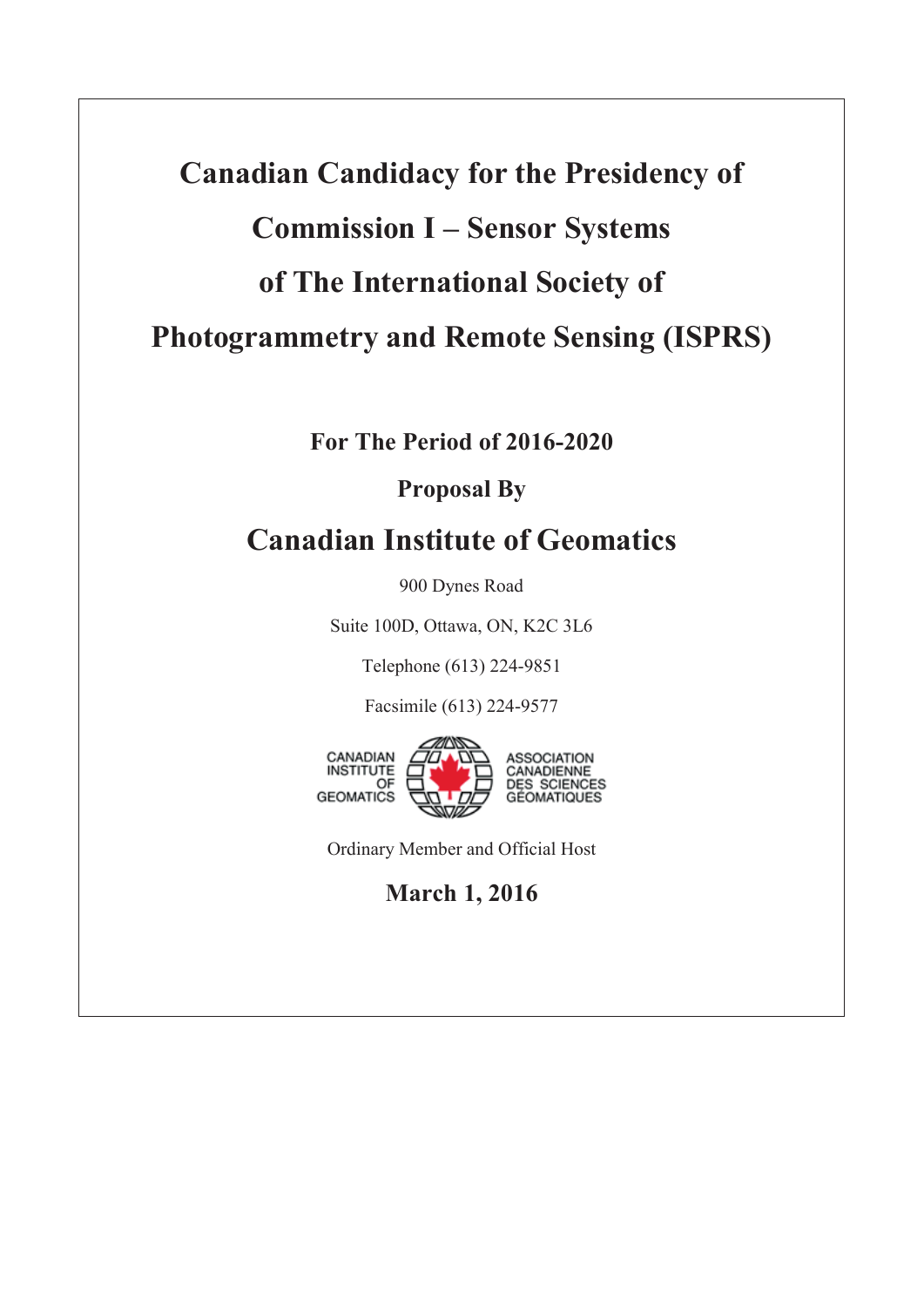## **A Proposal for Canadian Candidacy for the Presidency of Commission I**

**of The International Society of Photogrammetry and Remote Sensing (ISPRS)** 

## **for the Period of 2016-2020**

The Faculty of Environment, University of Waterloo recommends Dr. Jonathan Li for the presidency of Commission I of the International Society of Photogrammetry and Remote Sensing. The University of Waterloo hereby declares that it will support Dr. Jonathan Li and accommodate his time spent on the different activities that he will be undertaking during the period of July 2016 to July 2020.

## **1. Candidacy Recommended by:**

The Candidacy of Dr. Jonathan Li for the presidency of the ISPRS Commission I for the period of 2016-2020 is proposed by Mr. Alex Giannelia, President of the Canadian Institute of Geomatics (CIG).

## **2. Candidates Presented for the ISPRS Commission I Presidency are:**

**President**: Dr. **Jonathan Li**, Professor of Geomatics, Department of Geography and Environmental Management, University of Waterloo, Waterloo, Ontario, Canada. Resume is attached in Annex I.

**Vice-President**: Dr. **Julian Smit**, Associate Professor of Photogrammetry and Remote Sensing, School of Architecture, Planning, and Geomatics, University of Cape Town, Rondebosch, Western Cape, South Africa. Resume is attached in Annex II.

## **3. Financial Support**

The financial support and management will be provided by the University of Waterloo, Ontario, Canada.

## **a) Commitment for ISPRS Activities**

- The Department of Geography and Environmental Management, University of Waterloo assures its support and accommodation to Dr. Jonathan Li's time to undertake all the necessary activities of the ISPRS Commission I as a President, mainly for organization and management of the Commission as well as for travel to attend the Commission I symposium, ISPRS council meetings, ISPRS Congress, ISPRS Geospatial Weeks and other ISPRS-sponsored conferences, workshops, and meetings specially those related to the working groups of Commission I.
- The School of Architecture, Planning and Geomatics, University of Cape Town assures its support and accommodation to Dr. Julian Smit's time to undertake all the necessary activities of the ISPRS Commission I as a Vice-President, mainly for organization and management of the Commission as well as for travel to attend the Commission I symposium, ISPRS Congress, ISPRS Geospatial Weeks and ISPRS-sponsored conferences, workshops, and meetings specially those related to the working groups of Commission I.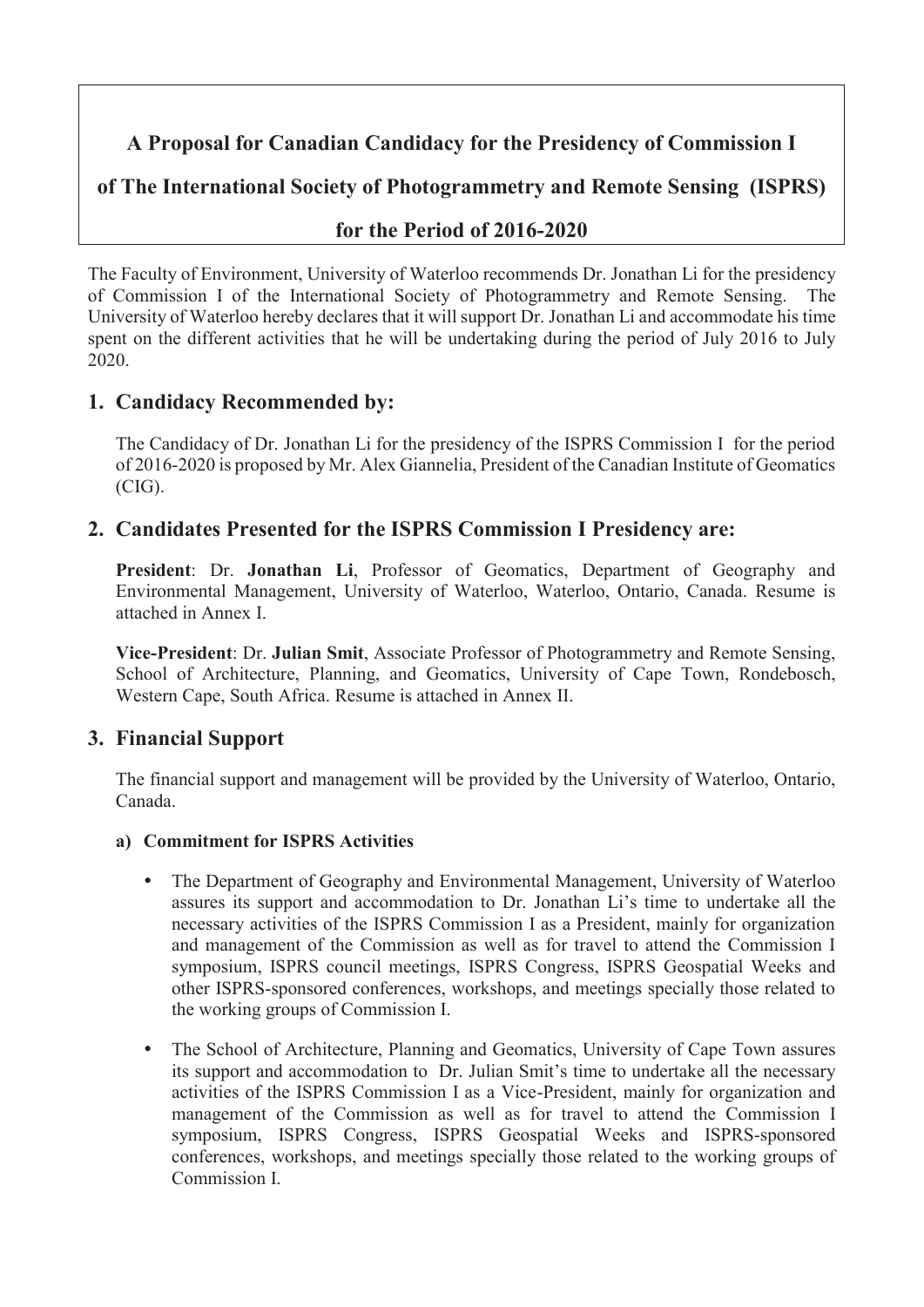The Canadian Institute of Geomatics will provide logistical, administrative, organizational support to Dr. Jonathan Li during the full tenure of the Commission I presidency and will be the official host of the Commission I Symposium in 2018.

#### **b) Organization of Commission I Symposium**

y **Venue:** It is proposed to hold the Commission I Symposium in Niagara Falls during the last week of June 2018. The proposed venue is the Sheraton On The Falls Hotel, 5875 Falls Avenue, Niagara Falls, Ontario L2G 3K7, Canada. The hotel has the required conference facilities. In addition, as a famous tourist destination, the City of Niagara Falls has many hotels ranging from 2-starts to 5 starts and various restaurants nearby the Sheraton On The Falls Hotel (within 3 km distance). The Sheraton on the Falls Hotel Conference Centre is the largest Conference facility in Niagara Falls. Offering the majestic Great Room, and over 35 additional meeting rooms, some featuring a spectacular view of Niagara Falls. The Sheraton Conference Center can host events for 13 to 3000 guests comfortably. Other surrounding hotels include the Four Points by Sheraton Niagara Falls (4-starts), Hilton Hotel and Suites Niagara Falls (4-starts), Niagara Falls Marriott Fallsview Hotel & Spa (4-stars), Best Western Fallsview (3-stars), Clifton Victoria Inn at the Falls (3-stars), Comfort Inn (3-stars), Fairway Inn (2-starts).



- y **Co-organizers**: The Canadian Institute of Geomatics and the University of Waterloo are going to co-organize the Commission I Symposium. All financial gain or loss from this event will be shared between the organizations proportionally. It is possible to bring other sister societies as coorganizers later, such as the Canadian Remote Sensing Society (CRSS), the Canadian Cartographic Association (CCA), Ontario Association of Remote Sensing (OARS), and Association of Ontario Land Surveyors (AOLS) etc.
- **Budget:** The estimated budget for the Symposium is expected to be CAN \$90,000

| <b>DEPENSES</b>                                   | CAN <sub>S</sub> |
|---------------------------------------------------|------------------|
| Secretariat                                       | 5 0 0 0          |
| Publication, Editing, and Program                 | 20 000           |
| Audio/Video                                       | 20 000           |
| Gala Dinner                                       | 30 000           |
| <b>Technical Visits</b>                           | 10 000           |
| Paying for ISPRS Council attendee Living Expenses | 5 000            |
| <b>ISPRS</b>                                      | 9000             |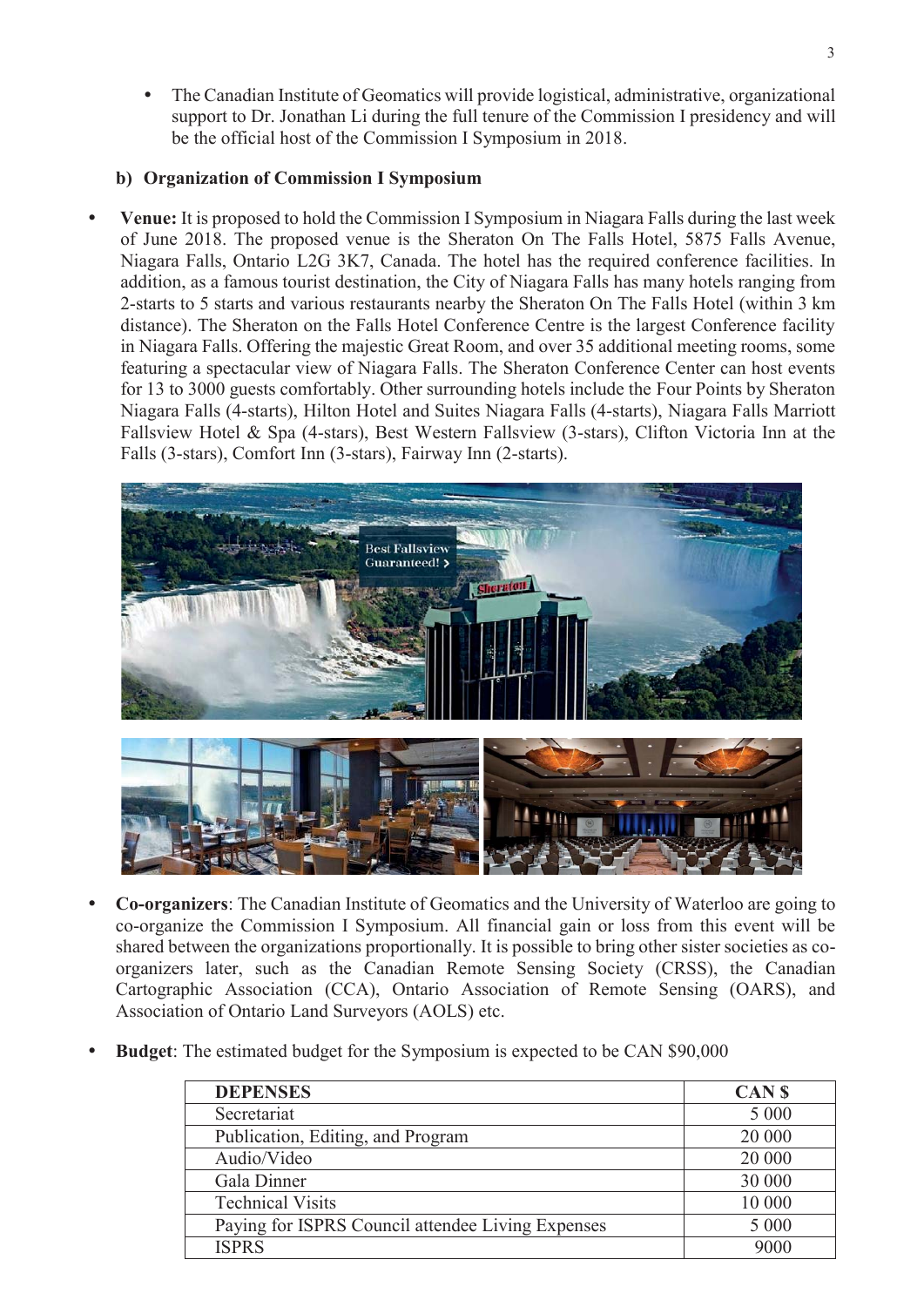| <b>Total</b>                                                   | 90 000 |
|----------------------------------------------------------------|--------|
| <b>Attendees</b>                                               |        |
| 150 participants (500 CAD)                                     | 75000  |
| 30 participants at reduced rate (students, early registration, | 7500   |
| etc) $(250 \text{ CAD})$                                       |        |
| Exhibition                                                     | 7500   |
| Total                                                          | 90 000 |

- Registration Cost is 600 CAD for on-site registration (or for registering less than 3 months in advance)
- A pre-symposium tutorial will also be organized for one full day for about  $50 100$ participants.
- y Please note that this is considered the minimum budget. CIG's past experience with ISPRS symposia like this indicate that an attendance of 300-500 participants is normal in Canada when other associations are encouraged to participate

#### **c) Commitment of the partners.**

- The Dean of Environment, University of Waterloo has approved to financially support Dr. Jonathan Li for the period of 2016 to 2020. Attached is the letter confirming that.
- The President of South African Society for Photogrammetry and Remote Sensing has provided a letter of support (attached) to support Dr. Jonathan Li for the Commission I President candidacy and Dr. Julian Smit for the Commission I Vice President candidacy for the period of 2016 to 2020.

## **4. Proposal for The Work Plan**

The work plan as well as the structure of the working groups will be finalized and will have to be approved by the ISPRS Council on the first meeting following the 2016 Prague Congress and will take into account the resolution that will be voted by members of the ISPRS.

The proposed Commission I program confirms maintaining successful activities of the working groups. The working groups officers (Chairs, Co-Chairs, Scientific Secretaries) will be furnished shortly after the 2016 Prague Congress. It is suggested to have up to 8 working groups (WGs). The WGs will be established based on the new Terms of Reference and resolutions, which will be adopted in the 2016 Prague Congress.

#### y **Title of Commission I**

Sensor Systems

#### y **Proposed Terms of Reference**

This work plan will cover the development, use and integration of multiple sensor systems and imaging and ranging technologies for mapping and measurement and the associated standardization applications. Many of the issues that will be addressed are global in nature and Commission I, working with like-minded Sister Associations, will be well placed to deal with them. Specific activities aimed at developing countries include examination of low-cost imaging and ranging technologies and contribution to appropriate continuing professional development programs will be emphasized. The following TOR are proposed:

Design and realization of aerial and spaceborne missions for earth observation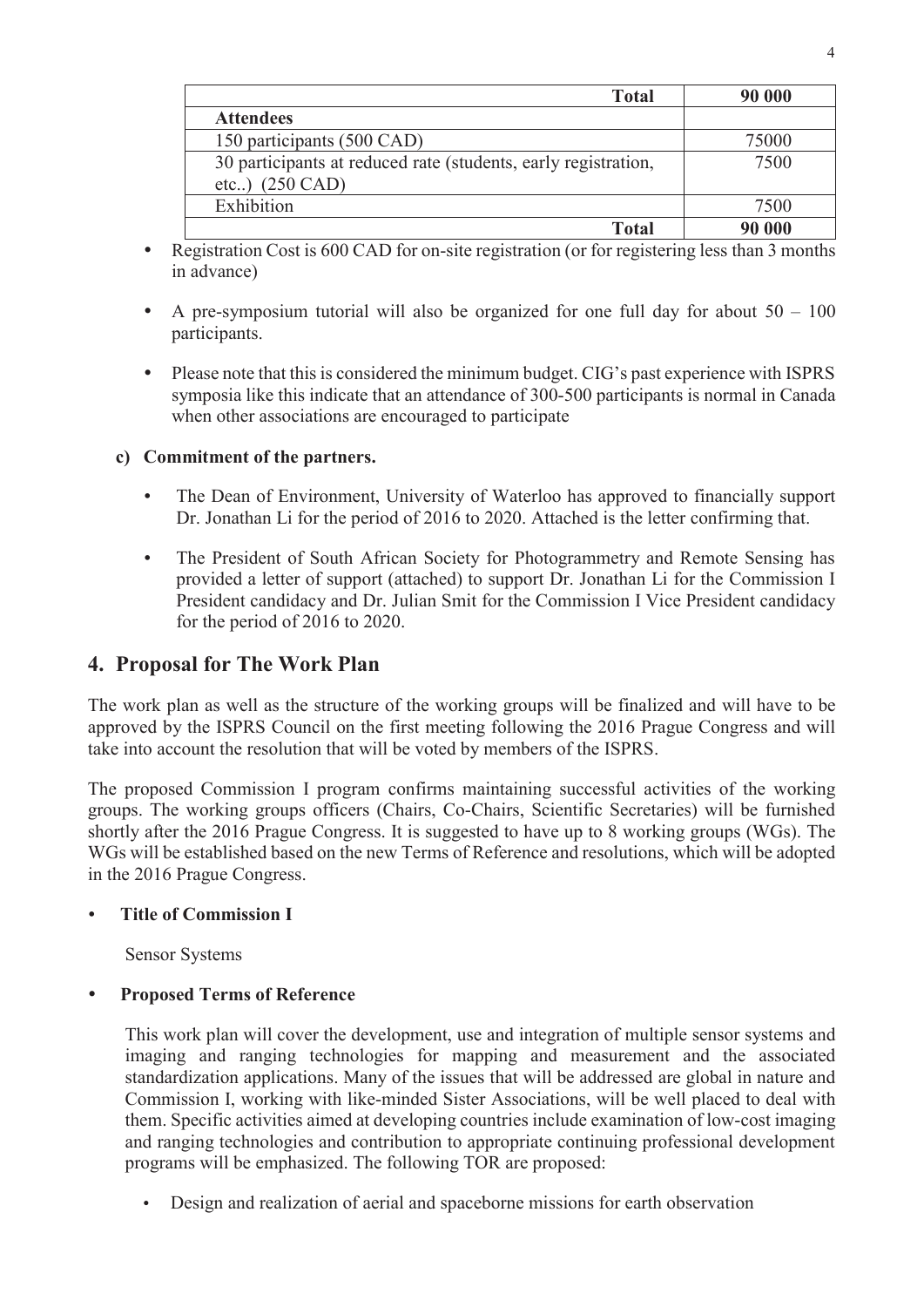- Design, construction, characterization, and installation of imaging and nonimaging sensors (including Optical, multispectral, hyperspectral, SAR, InSAR, LiDAR, etc.)
- Design, construction, characterization, installation, testing, calibration and evaluation of imaging and ranging sensors
- y Standardization of definitions and measurements of parameters of sensor systems
- Integration of imaging and non-imaging sensors with other relevant systems
- Integrated platform guidance, navigation, positioning and orientation
- Design, testing and evaluation of data reception and pre-processing techniques
- y Systems and media for recording sensor data, auxiliary data (time, position, attitude, etc.)
- Geometric and radiometric properties of remotely sensed data, quality standards, and factors (environmental and others) affecting data quality

**Mission Statement** 

- Focus on modern technologies and technical developments and assist technology developers and users, through guidelines and recommendations, to choose and utilize those methods, technologies and instruments that are most appropriate to different applications.
- Follow technical developments through collaboration with other ISPRS Commissions and other international sister organizations, participation in appropriate meetings, and the preparation of appropriate publications.
- Support research and development and stimulate new ideas in the fields of expertise represented within the commission.
- Collaborate with manufacturers on the improvement of instrumentation and associated software.
- Present and promote the work of the commission and its working groups on an on-going basis at ISPRS Meetings and other relevant technical meetings.

## y **Proposed Events (to be completed after the 2016 Prague Congress)**

The Events in the Calendar below have been classified according to the type of Commission I involvement as follows:

- **Commission I Symposium:** This will be the main event for Commission I and will include all the WGs and ICWGs. It will take place in the last week of June 2018 in the City of Niagara Falls, Ontario, Canada. The theme will be aligned along the Commission TOR and mission. Further details (date, place, etc) will be furnished shortly following the ISPRS congress and the final date approved by the council to avoid overlap between different commissions symposia. The selection of the presentation there will be a scientific committee consisting of the Commission officers, WG officers.
- **Commission I Events:** These are directly associated with Commission I WGs meetings.
- Inter-Commission Events: These further Inter-Commission cooperation and has Commission I involvement, such as Geospatial Week 2017 in Wuhan and Geospatial Week in 2019 (TBD); UAV-g 2017 in Bonn, Germany and UAV-g 2019 (TBD).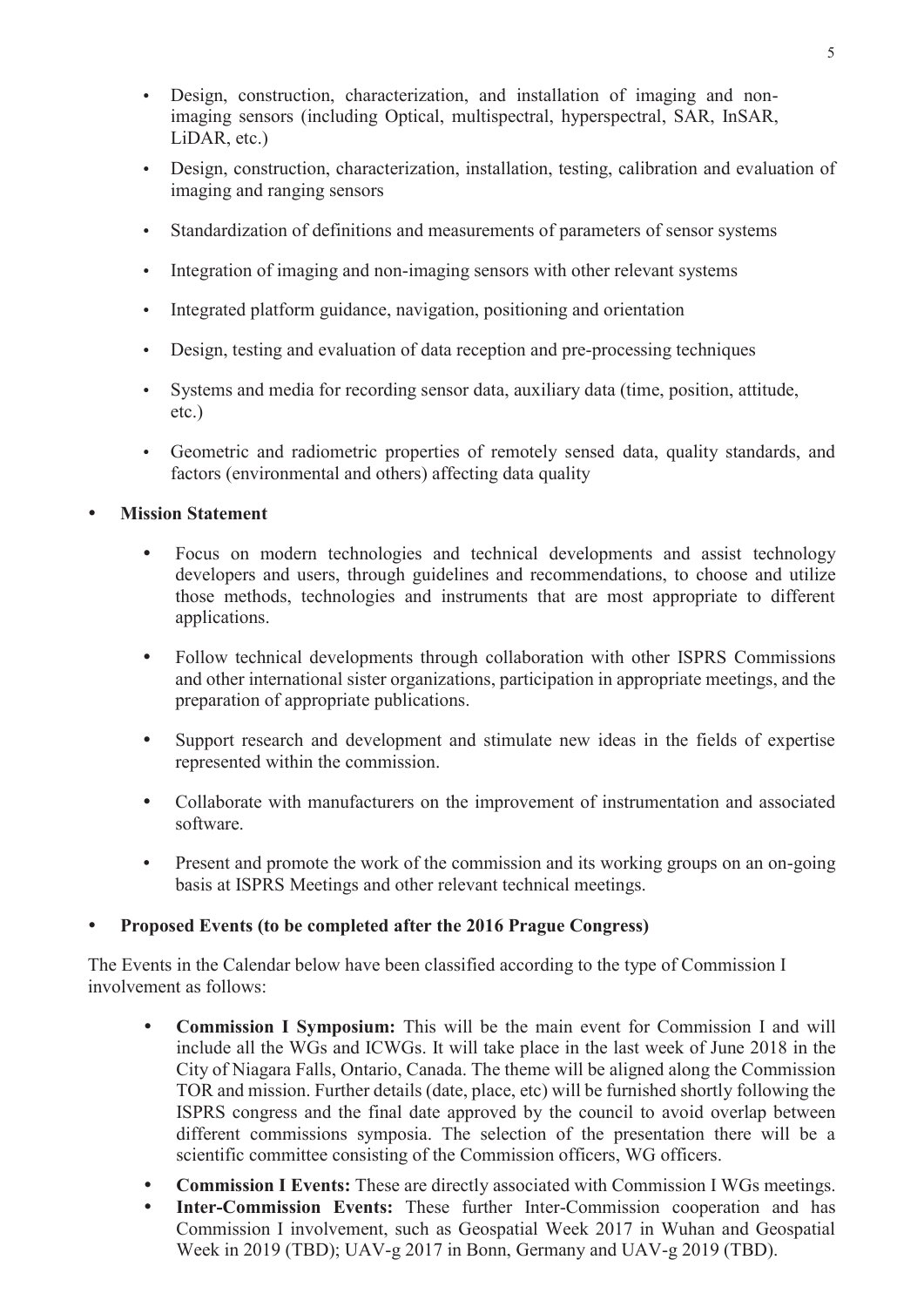Liaison Events: These further Commission I goals for Liaison and will be attended by the Commission I WGs officers, such as the  $10<sup>th</sup>$  and  $11<sup>th</sup>$  International Symposium on Mobile Mapping Technology, that is MMT 2017 in Cairo, Egypt and MMT 2019 (TBD) to be co-organised with the ICA, FIG, ION, and IAG, respectively.

## y **Proposed WGs and the geographic distribution of WG officers**

## **WG I/1: Mobile Multi-Sensor Systems for Mapping Applications**

- y Naser El-Shiemy, Chair, **Canada**
- y Kai-Wei Chiang, Co-Chair, **Taiwan**,
- y Sherin Mostafa, Co-Chair, **Egypt**
- y Xiaoji Niu, Secretary, **China**

## **WG I/2: Unmanned Vehicle Systems for Mapping Applications**

- y Görres Grenzdörffer, Chair, **Germany**
- y Costas Armenakis, Co-Chair, **Canada**
- y Babak Ameri, Co-Chair, **Canada**
- y Francesco Nex, Secretary, **The Netherlands**

## **WG I/3: Multi-Platform Multi-Sensor System Calibration**

- y Cheng Wang, Chair, **China**
- y Ayman Habib, Co-Chair, **USA**
- y Antonio Tommaselli, Co-Chair, **Brazil**
- y Chenglu Wen, Secretary, **China**

## **WG I/4: Airborne LiDAR and InSAR Sensor Systems**

- y Norbert Haala, Chair, **Germany**
- y Charles Toth, Co-Chair, **USA**,
- y Franz Meyer, Co-Chair, **USA**
- y Dorota Iwaszczuk, Secretary, **Germany**

## **WG I/5: Standardization of Platform Interfaces**

- y Huadong Guo, Chair, **China**
- y Randy Albertson, Co-Chair, **USA**
- y Philip Brown, Co-Chair, **UK**
- y Chunming Han, Secretary, **China**

## **WG I/6: Spaceborne Optical and SAR Sensor Systems**

- y Xinming Tang, Chair, **China**
- y Boris Jutzi, Co-Chair, **Germany**
- y Ralf Reulke, Co-Chair, **Germany**
- Mi Wang, Secretary, China

## **WG I/7: Airborne and Spaceborne Sensors Modeling**

- y Peter Reinartz, **Germany**
- y Daniela Poli, Co-Chair, **Austria**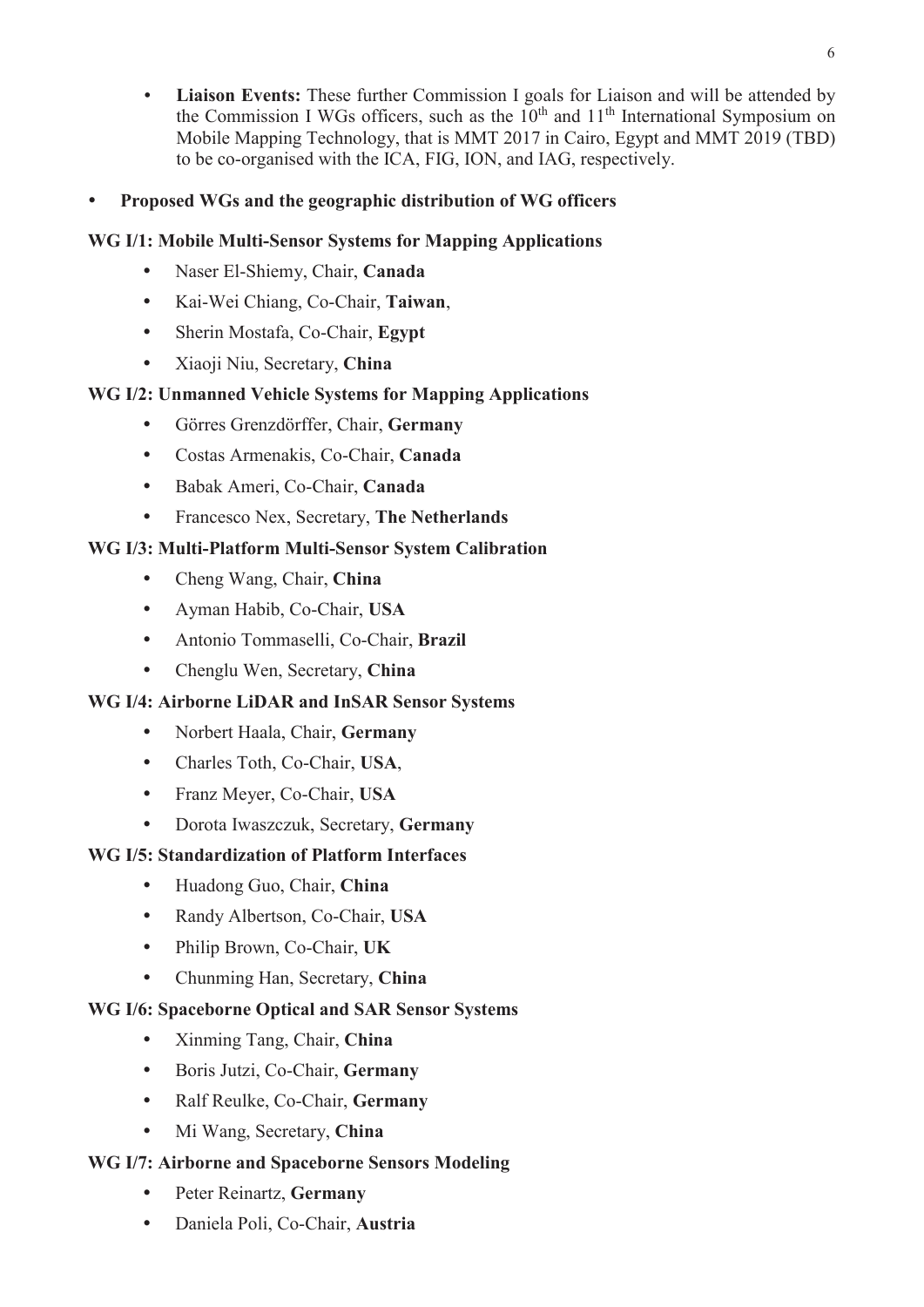- y Karsten Jacobsen, Co-Chair, **Germany**
- y Mehdi Ravanbakhsh, Secretary, **Australia**

## **WG I/8: Indoor Mapping Sensor Systems**

- y Kourosh Khoshelham, Chair, **Australia**
- y Daniel Santos, Co-Chair, **Brazil**
- y Ingo Neumann, Co-Chair, **Germany**
- y Lucía Vilariño, Secretary, **Spain**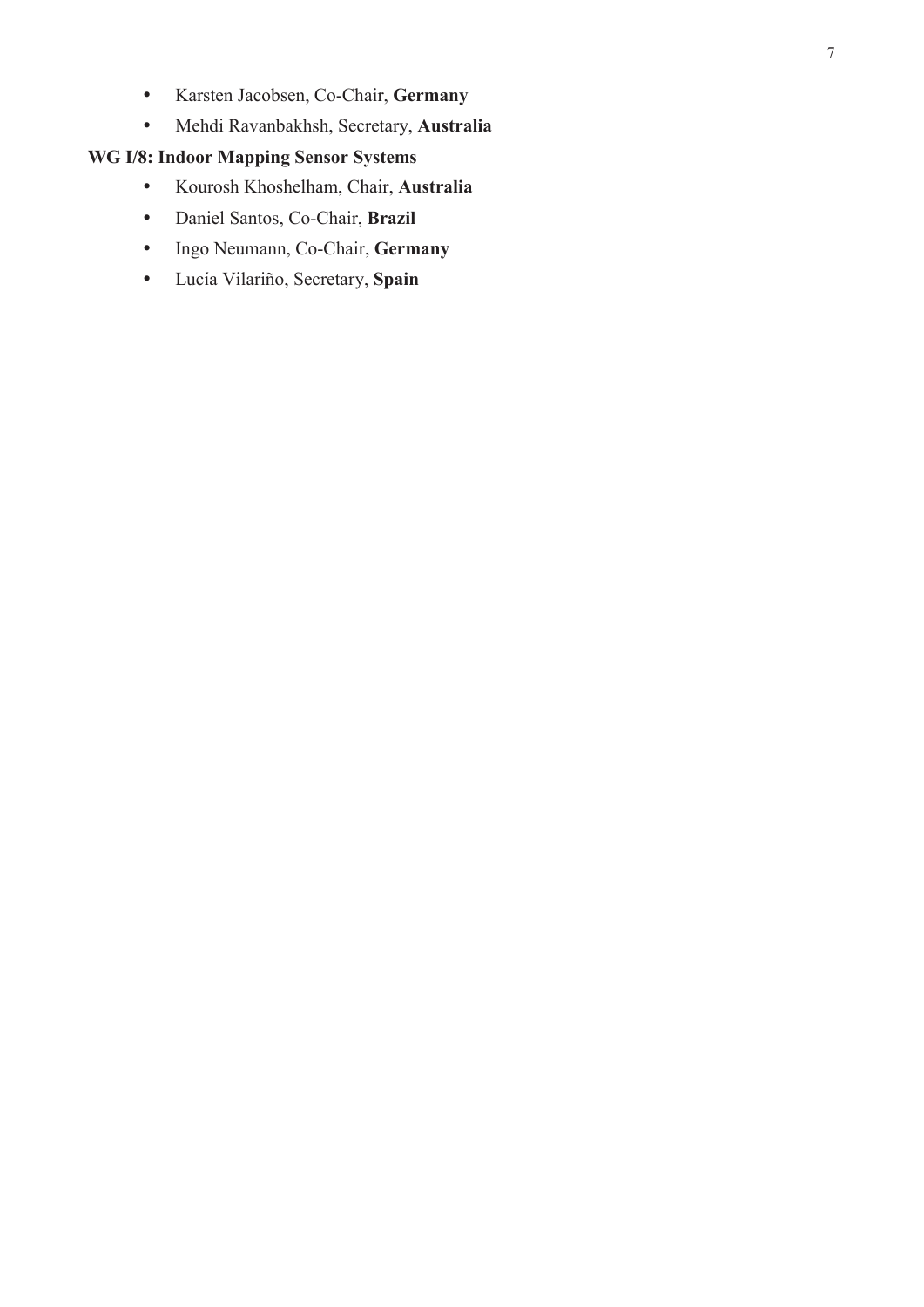#### **Annexe 1 : CURRICULUM VITAE - Jonathan Li**

| Name:                    | Jonathan Li                                           |
|--------------------------|-------------------------------------------------------|
| <b>Present Position:</b> | Professor                                             |
| Address:                 | Department of Geography and Environmental Management, |
|                          | Faculty of Environment, University of Waterloo        |
|                          | 200 University Avenue West                            |
|                          | Waterloo, Ontario N2L 3G1, Canada.                    |
| Work Phone:              | $+1$ 519 888 4567, ext. 34504                         |
| Cell Phone:              | $+16479686898$                                        |
| Fax:                     | $+1$ 519 746 6580                                     |
| E-mail:                  | $j$ unli $@$ uwaterloo.ca                             |
| Web Page:                | https://uwaterloo.ca/mobile-sensing/                  |



#### **EDUCATION:**

- Ph.D. Geomatics Engineering (Specialty: Photogrammetry and Remote Sensing), Department of Geomatics, Faculty of Engineering and the Build Environment, University of Cape Town, South Africa, 2000
- y B.Eng. Geodetic Engineering (Specialty: Satellite Geodesy), Department of Geodesy, Wuhan Technical University of Surveying and Mapping (Wuhan University, today), China, 1982.

#### **ACADEMIC AND OTHER APPOINTMENTS**

- y Professor, tenured, Department of Geography and Environmental Management, University of Waterloo, 07/2010-present
- Fujian Distinguished Chair Professor and Dean, School of Information Science and Engineering, Xiamen University, China, 08/2011-08/2014
- y University Senate, elected, University of Waterloo, Canada, 05/2011-04/2014
- Associate Professor, tenured, Department of Geography and Environmental Management, University of Waterloo, Canada, 01/2007-06/2010
- y Associate Professor, tenured, Department of Civil Engineering, Ryerson University, Canada, 07/2005-12/2006.
- Assistant Professor, Department of Civil Engineering, Ryerson University, Canada, 08/2001-06/2005.
- y Assistant Professor, Department of Geography, University of Regina, Canada, 08/2000-07/2001
- y Project Manager, Emoyeni Training Centre/Emoyeni Survey Company (Pty) Ltd, South Africa, 01/1998- 07/2000
- Research Associate, Department of Geomatics, University of Cape Town, South Africa, 09/1995/12/1997
- y Visiting Scholar, Department of Civil and Geomatics Engineering, University FAF Munich, Germany, 11/1992- 12/1993
- Research Engineer, Xi'an Research Institute of Surveying and Mapping, China, 07/1982-10/1992, 01/1994-09/1995

#### **AWARDS, DISTINCTIONS AND FELLOWSHIPS**

- y Ford Bartlett Award, American Society for Photogrammetry and Remote Sensing, USA, 2015
- Best PhD Thesis Award of Fujian Province, Fujian Ministry of Education (Y. Yu, supervised), China, 2015
- y Best Paper Award in Mobile Mapping Technology, MMT 2013, May 1–3, 2013, Tainan, Taiwan, 2013
- Ford Bartlett Award, American Society for Photogrammetry and Remote Sensing, USA, 2013
- y Fujian Distinguished Chair Professorships, Fujian Provincial Government, China, 2012
- Talbert Abrams Award (First Honorable Mention), American Society for Photogrammetry and Remote Sensing, USA, 2011
- Ford Bartlett Award, American Society for Photogrammetry and Remote Sensing, USA, 2011
- Best Master Thesis Award, Canadian Remote Sensing Society (Y. Shu, supervised), Canada, 2010
- EOGC Award for Best Paper (2nd place), The 2<sup>nd</sup> International Conference on Earth Observation of Global Changes, China, 2009
- y ESRI Award for Best Scientific Paper in Geographic Information Systems, American Society for Photogrammetry and Remote Sensing, USA, 2008
- y Best Paper Award of 2007 CIG Annual Conference, Canadian Institute of Geomatics, Canada, 2007
- MDA Award for Best Paper in Orthophotography, Photogrammetry and Surveying, published in GEOMATICA, Canadian Institute of Geomatics, Canada, 2006
- y Faculty Merit Award, Ryerson University, Canada, 2005
- Faculty Merit Award, Ryerson University, Canada, 2004
- New Opportunities Fund Award of Canada Foundation for Innovation (CFI), Canada, 2003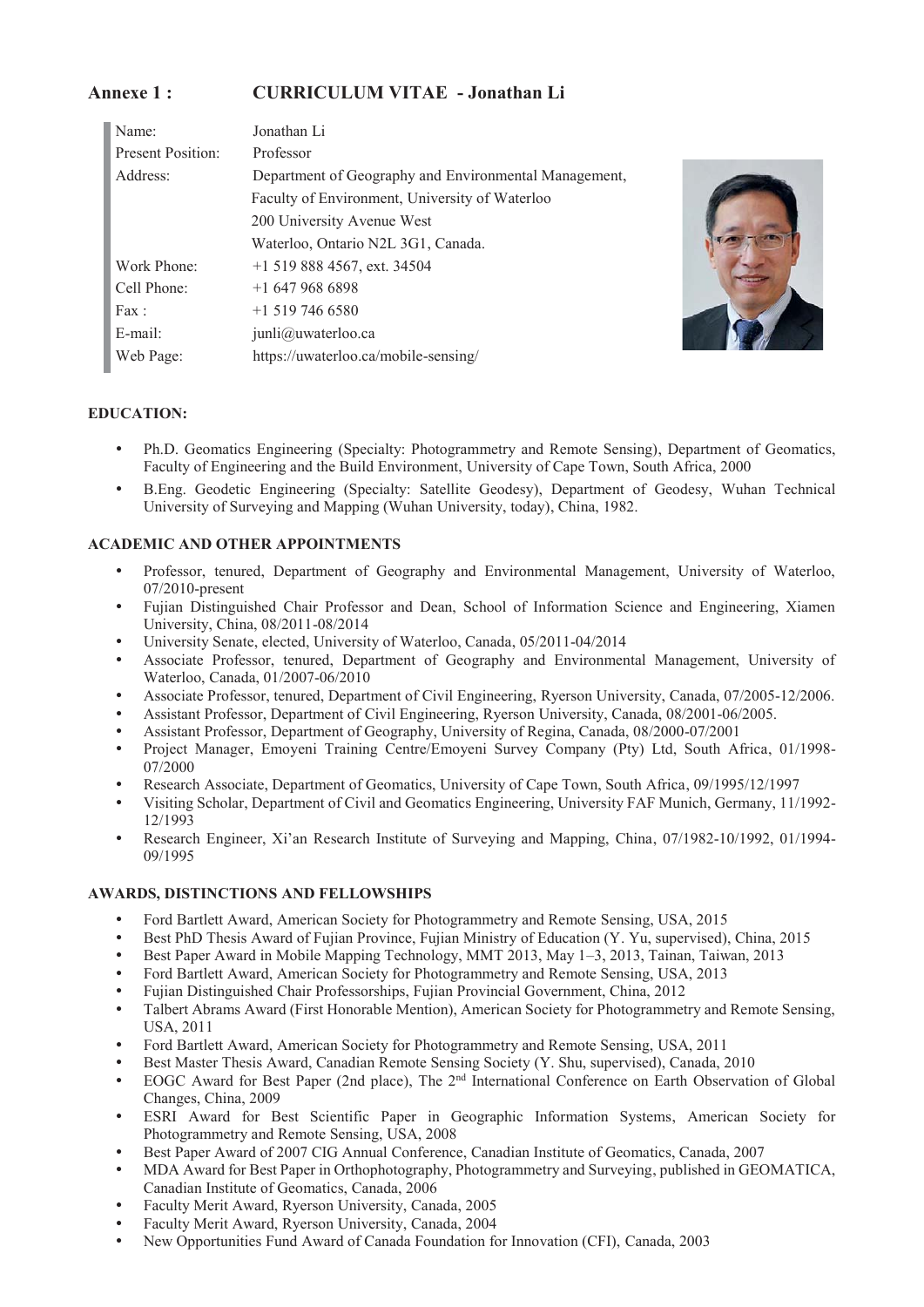- Faculty Merit Award, Ryerson University, Canada, 2002
- Ministry Science and Technology Progress Award (3rd Place), China, 1995
- y Best Translated Book Award (2nd place), The Shaanxi Translator's Association, China, 1994
- Ministry Science and Technology Progress Award (3rd Place), China, 1988

#### **PROFESSIONAL SERVICES RELATED TO ISPRS**

- y Chair, ISRRS ICWG I/Va on Mobile Scanning and Imaging, 2012-2016; Chair, ISPRS ICWG V/I on Landbased Mobile Mapping Systems, 2008-2012; Co-Chair, ISPRS WG IV/8 on Spatial Data Integration for Emergency Services (2004-2008);
- y CIG Canada's National Committee for ISPRS, Canadian Institute of Geomatics, 2002-present
- Advisor, Canadian Delegation to ISPRS 2012 Melbourne Congress, 2012
- Advisor, Canadian Delegation to ISPRS 2008 Beijing Congress, 2008
- Canada's National Correspondent for ISPRS Commission IV, 2004-2008
- Canada's National Correspondent for ISPRS Commission I, 2002-2004
- y Co-editor of two ISPRS Book Series Volumes: Zlatanova S, Li J (eds), 2008. Geospatial Information Technology for Emergency Response, ISPRS Book Series, Vol. 6, Taylor & Francis, London; Tao CV, Li J (eds), 2007. Advances in Mobile Mapping Technology, ISPRS Book Series, Vol. 4, London: Taylor & Francis
- y Co-Chair, Program Committee, 9th International Symposium on Mobile Mapping Technology (MMT 2015), Sydney, Australia, 2015
- y Conference Co-Chair, Joint Event of the 5th International Conference on Earth Observation for Global Change (EOGC 2015), Al-Ain, UAE, 2015.
- y General Chair, 2nd International Symposium on Computer Vision in Remote Sensing, Xiamen, China, 2015
- LoC Chair and distinguished lecturer,  $3<sup>rd</sup>$  International Summer School on Mobile Mapping Technology, Xiamen, China, 2015
- Session Chair and Program Committee, ISPRS TC I Symposium, Denver, USA, 2014
- Session Chair and International Reviewing Committee, ISPRS TC I Symposium, Riva del Garda, Italy
- Conference Chair, 5th International Conference on Geoinformation Technologies for Natural Disaster Management, Mississauga, Ontario, 2013.
- y Chair, Scientific Committee, 4th International Conference on Earth Observation of Global Changes (EOGC2013), Toronto, Ontario, Canada, 2013
- y Co-Chair, 8th International Symposium on Mobile Mapping Technology (MMT2013), Tainan, Taiwan, 2013
- Conference Chair, International Conference on Computer Vision in Remote Sensing (CVRS2012), Xiamen, China, 2012
- Session Chair, ISPRS 2012 Melbourne Congress, 2012
- Scientific Committee, 7th International Symposium on Mobile Mapping Technology (MMT'11) Cracow, Poland, 2011
- y Chair, Scientific Committee, ICA/ISPRS/FIG/IAG/SPIE Symposium on Lidar and Radar Mapping Technologies, Nanjing, China, 2011
- y Co-Chair, Scientific Committee, 3rd International Conference on Earth Observations for Global Changes (EOGC2011), Munich, Germany, 2011
- LoC Co-Chair, International Workshop on Multi-platform/Multi-sensor Remote Sensing & Mapping (cosponsored with IEEE GRSS), Xiamen, China, 2010
- General Co-Chair, Chair, Scientific Committee, Invited Talk, International Workshop on Terrestrial Lidar Mapping: From Static to Mobile (LIDAR 2010), Zhengzhou, China, 2010
- y Session Chair and Scientific Committee, Canadian Geomatics Conference 2010 and ISPRS Technical Commission I Mid-Term Symposium, Calgary, Alberta, Canada, 2010
- Session Chair and Scientific Committee, 6th International Symposium on Mobile Mapping Technology (MMT'09), Presidente Prudente, Brazil, 2009
- y Chair, Scientific Committee, 2ndInternational Conference on Earth Observation for Global Changes (EOGC2009), Chengdu, China, 2009
- Session Chair, ISPRS 2008 Beijing Congress, Beijing, China, 2008
- Chair, Scientific Committee, 3rd International China Workshop on Information Systems for Crisis Response & Management (ISCRAM-CHINA) joint 4th International Symposium on Geo-Information for Disaster Management (Gi4DM2008), Harbin, China, 2008
- y Conference Co-Chair, Joint CIG/ISPRS Conference and Gi4DM 2007, Toronto, Ontario, Canada, 2007
- Session Chair, ISPRS 2004 Istanbul Congress, Istanbul, Turkey, 2004
- Conference Secretary, Panel Member, Panel/Technical Session Chairs, 4th International Symposium on Mobile Mapping Technology, Kunming, China, 2004

#### **PROFESSIONAL SERVICES NOT RELATED TO ISPRS**

- y Chair, ICA Commission on Sensor-driven Mapping, 2015-2016; Vice Chair, ICA Commission on Mapping from Remote Sensor Imagery, 2011-2015; Vice Chair, ICA Commission on Mapping from Satellite Imagery, 2008- 2011
- International Editorial Board, International Journal of Cartography (ICA official journal), 2015-present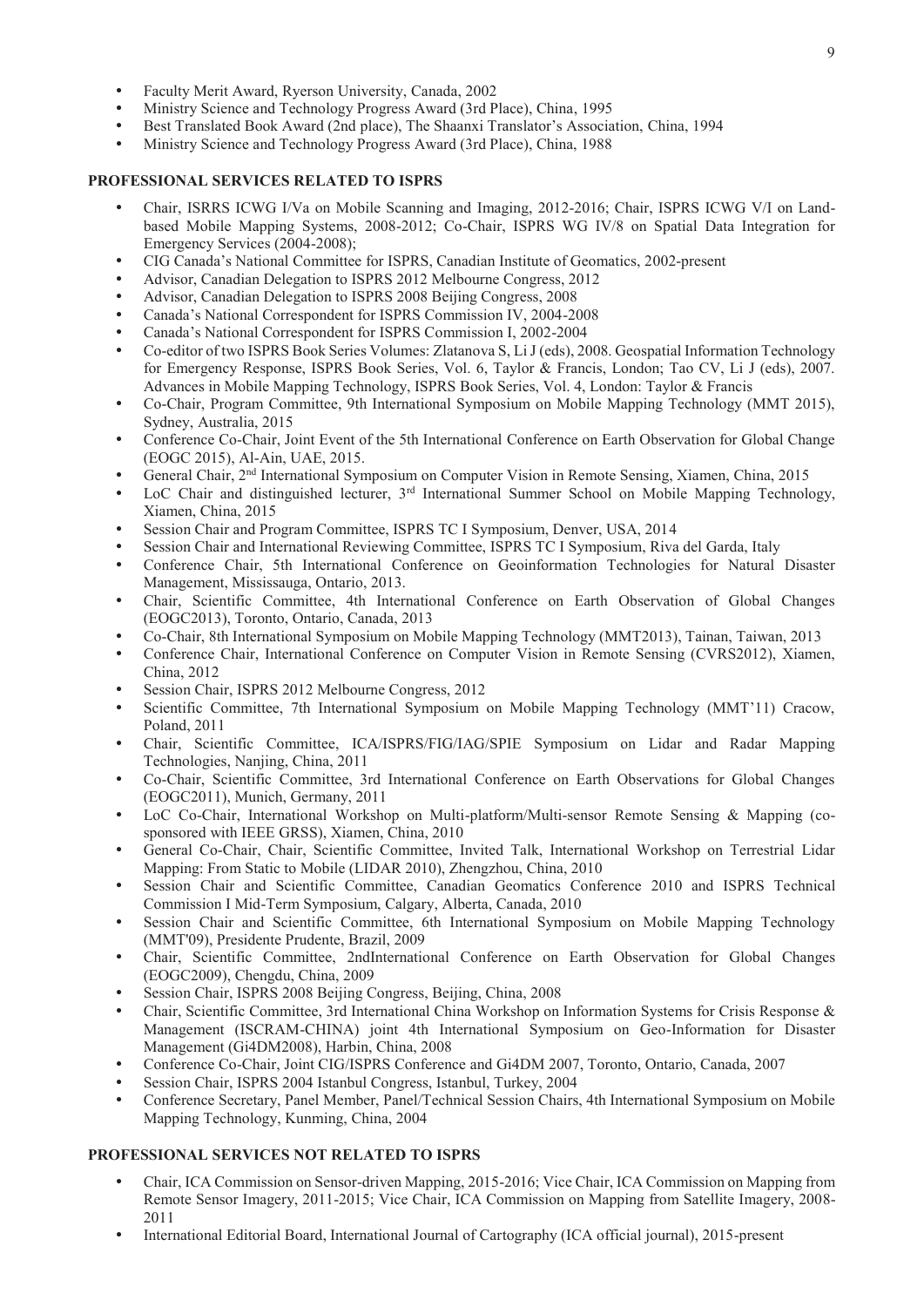- y Chair, FIG Working Group 4.2 on Maritime and Marine Spatial Information Management, 2015-2018; Vice Chair, FIG Commission 4 on Hydrography, 2011-2014; Chair, FIG Working Group 4.4 on Maritime and Marine Spatial Information Management, 2011-2014
- IEEE Senior Member, IEEE Geoscience and Remote Sensing Society (GRSS), 2011-present
- Associate Editor, IEEE Transactions on Intelligent Systems, 2015-present
- Associate Editor, IEEE Journal of Selected Topics in Applied Earth Observations and Remote Sensing, 2015present
- y Associate Editor, Geoenvironmental Disasters, Springer, 2014-present
- International Editorial Board (in Section of Remote Sensor), Sensors, 2007-present
- Associate Editor, Geomatics, CIG official journal, 2001-present
- Canada's National Delegate to FIG Commission 4, 2014- present
- Canadian Representative to ICA Commission on Mapping from Satellite Imagery, 2008-2011; Commission on Mapping from Remote Sensor Imagery, 2011-2015; Commission on Sensor-driven Mapping, 2015-2019
- y General Chair, 2015 IEEE International Workshop on Multimedia Signal Processing, Xiamen, China, 2015
- Session Chair, IGARSS 2015, Milan, Italy, 2015
- Session Chair and International Scientific Committee, FIG Working Week 2015, Sofia, Bulgaria, 2015
- y General Chair, 10th International Conference on Natural Computation (ICNC 2014) , Xiamen, China
- General Chair,11th International Conference on Fuzzy Systems and Knowledge Discovery (FSKD 2014), Xiamen, China, 2014
- Session Chair, IGARSS 2014, Québec City, Québec, Canada, 2014
- LoC Chair, 6th ACM International Conference on Internet Multimedia Computing and Service (ICIMCS), Xiamen, China, 2014
- y Session Chair and International Scientific Committee, 26th ICC, Dresden, Germany, 2013
- y Chair, Scientific Committee, International Symposium on Geomatics for Integrated Water Resources Management (GIWRM2012), Lanzhou. Gansu, China, 2012
- Session Chair and ICA International Scientific Committee, 25th International Cartographic Conference (ICC 2011), Paris, France, 2011
- Session Chair, 2009 ASPRS Annual Conference, Baltimore, Maryland, USA, 2009
- y Chair, Program Committee, 2005 ISEIS International Conference on Environmental Informatics, Xiamen, China, 2005
- LoC Chair, 13th International Conference on Geoinformatics, Toronto, Ontario, Canada, 2005
- y Co-Chair, Program Committee, 1st International Symposium on Geoinformation for Disaster Management (Gi4DM), Delft, The Netherlands, 2005
- y Co-Chair, Organizing Committee, 2002 ISEIS International Conference on Environmental Informatics, Beijing, China, 2002

#### **PUBLICATIONS AND RESERACH**

Dr. Jonathan Li is currently a Full Professor and Head of the Mobile Sensing and Geodata Science Lab, https://uwaterloo.ca/mobile-sensing/, at the Department of Geography and Environmental Management, Founding Member of the Interdisciplinary Centre on Climate Change (IC3), Member of the Water Institute, University of Waterloo, Canada. His research interests lie mainly in the areas of mobile laser scanning of urban environments and SAR remote sensing of coastal and marine environments. As a NSERC (Natural Sciences and Engineering Research Council of Canada) rated researcher, he has been the Principal Investigator (PI) and Co-PI of over 30 research projects supported by NSERC, CFI, Networks of Centres of Excellence of Canada, federal government agencies of Canada and provincial government agencies of Ontario, NSFC, and industrial sectors both in Canada and international. Dr. Li has co-edited 7 books published by Springer and Taylor & Francis since 2007. He has co-authored over 300 papers published in refereed journals and conference proceedings since 1995, more than 130 of which were published in top-tier journals in the field of photogrammetry and remote sensing, including ISPRS-JPRS, RSE, IEEE-TGRS, IEEE-JSTARS, IEEE-TITS, IEEE-GRSL, IJRS, PERS, JAG, etc. In the Google Scholar Citations (updated on 2 March 2016), his work in recent five years has received a total of 1344 citations, among which hi-index is 20 and i10-index is 40.

Dr. Li has been involved in organization and program committees of numerous international conferences, over a dozen of which were ISPRS-related events, in particular, biannual symposia of Mobile Mapping Technology (MMT) series (since 2003), Geoinformation for Disaster Management (Gi4DM) series (since 2005), Earth Observation of Global Change (EOGC) series (since 2009), Computer Vision in Remote Sensing (CVRS) series (since 2011). He is a regular reviewer for more than two dozens of prestigious international journals and serves on the review panel of the NSERC, Canada Foundation for Innovation (CFI), Canadian International Development Agency (CIDA) and International Scientific and Technological Partnerships (ISTP) Canada as well as the funding agencies of Belgium, China, Finland, Germany, Georgia, Hong Kong and USA. His research on mobile sensing systems has been recognized internationally. He has been invited frequently to give workshops and seminars at major conferences, government agencies, academia and industry.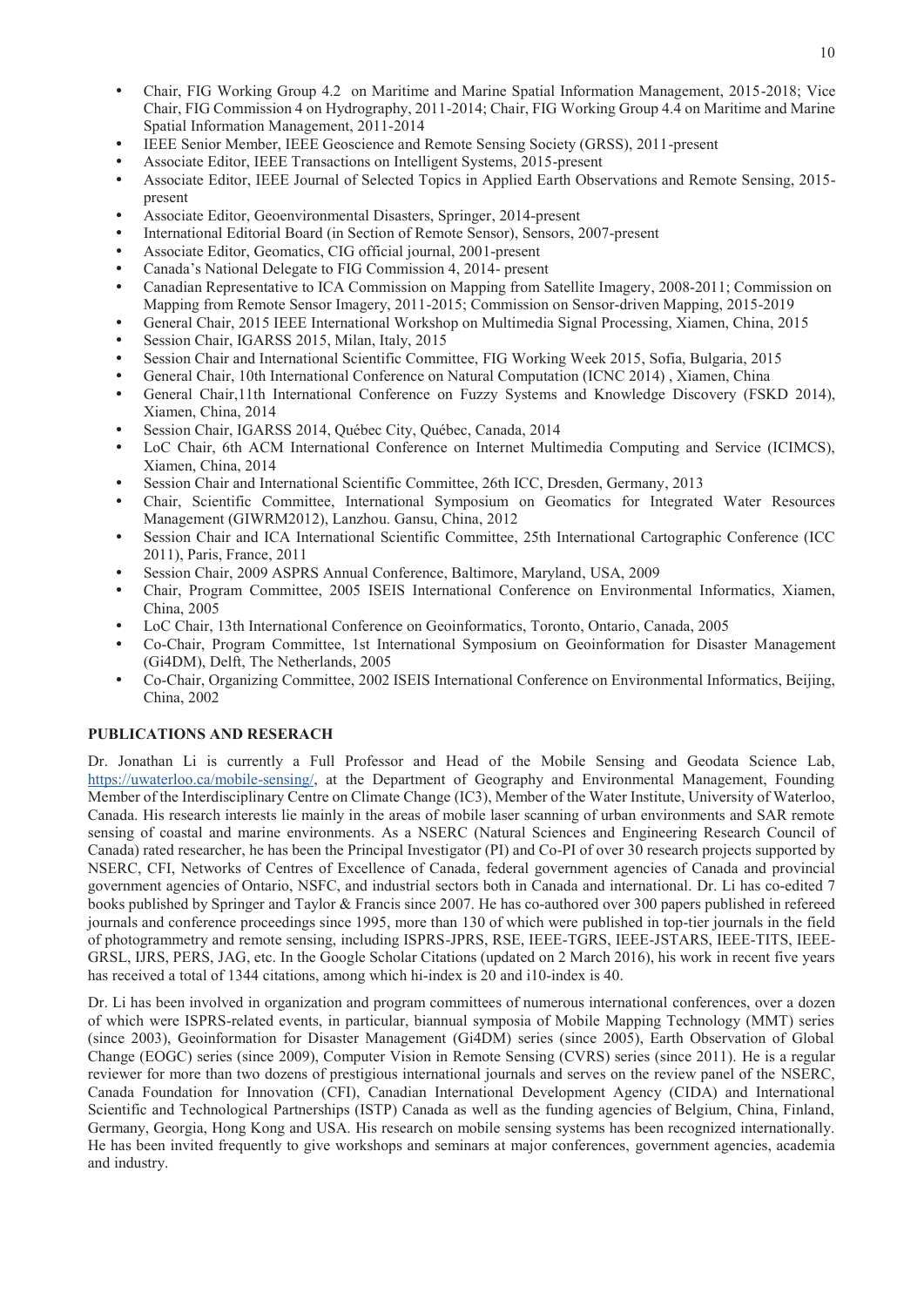#### **CURRICULUM VITAE – Julian Smit**

| Name:                    | Julian Smit                                      |
|--------------------------|--------------------------------------------------|
| <b>Present Position:</b> | Associate Professor                              |
| Address:                 | Geomatics Division                               |
|                          | School of Architecture, Planning and Geomatics   |
|                          | Faculty of Engineering and the Built Environment |
|                          | University of Cape Town                          |
|                          | Private Bag X3, Rondebosch, 7700                 |
|                          | Cape Town                                        |
|                          | South Africa                                     |
| Work Phone:              | $+27(21)$ 650 3573                               |
| Cell Phone:              | $+27(82)9223193$                                 |
| Fax:                     | $+27(21)6503572$                                 |
| E-mail:                  | Julian.Smit@uct.ac.za                            |
| Web Page:                | www.geomatics.uct.ac.za                          |



#### **EDUCATION:**

- Ph.D. Geomatics Engineering, University of Cape Town, 1997
- **B.Sc.** Survey, University of Cape Town, 1993

#### **APPOINTMENT**

- x Associate Professor and Head of the Geomatics Division, School of Architecture, Planning & Geomatics, University of Cape Town, 01/2011-12/2015
- Senior Lecturer and Head of the Geomatics Division, School of Architecture, Planning & Geomatics, University of Cape Town, 01/2009-12/2010
- Senior Lecturer, Geomatics Division, School of Architecture, Planning & Geomatics, University of Cape Town, 01/2006-12/2008
- Manager (founding member), AfriMap Geo-Information Services CC, 04/2003 current
- x Project Manager, Emoyeni Training Centre (Pty) Ltd/Emoyeni Survey Company (Pty) Ltd, 02/1998-04/2003
- Lecturer, Department of Geomatics, University of Cape Town, 02/1998-11/1998
- Senior Research Scientist, Department of Surveying and Geodetic Engineering, University of Cape Town, 08/1996 – 07/1997
- Part-time Lecturer, Department of Surveying and Geodetic Engineering, University of Cape Town, 02/1995 11/1996
- x Survey Technician, Topographics (survey company), Cape Town, 07/1988-02/1989

#### **AWARDS, DISTINCTIONS AND FELLOWSHIPS**

#### **PROFESSIONAL ACTIVITIES**

Professional Registration (South African Council for Professional and Technical Surveyors):

- Professional Surveyor (Engineering): PS 1334
- Professional Photogrammetric Surveyor: PS 1335
- Professional GISc Practitioner: PGP 1333

Conference organisation:

- Member of the Scientific Committee for the Geomatics Indaba 2016, Ekurhuleni, South Africa, August 2016.
- Member of the Scientific Committee for the Earth Observation for Global Changes (EOGC 2015) conference, Al-Ain, United Arab Emirates, December 2015.
- Member of the Scientific Committee for the Geomatics Indaba 2015, Ekurhuleni, South Africa, August 2015.
- x Member of the Scientific Committee for the ISPRS Conference on "Serving Society with Geoinformatics" (SSG 2013), Antalya, Turkey, November 2013.
- x Technical Director, Conference of Southern African Surveyors (AfricaGEO), Cape Town, South Africa, May 2011.
- x Member of the Scientific Committee of the 3rd Conference on Earth Observation for Global Changes (EOGC2011), Munich, Germany, April 2011.